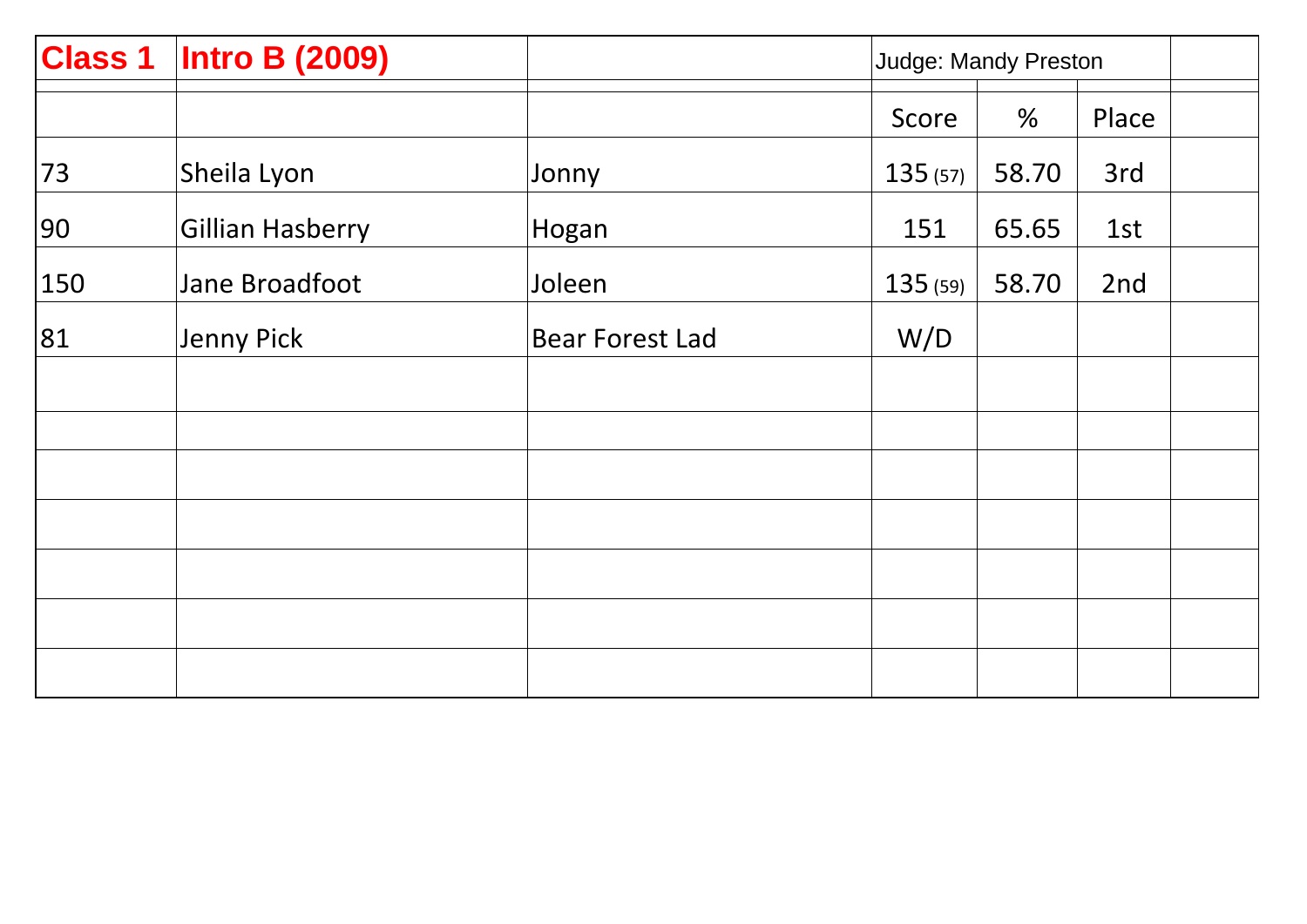| <b>Class 2</b> | <b>Prelim 7 (2002)</b> Revised 2016 |                           | Judge: Mandy Preston |       |       |
|----------------|-------------------------------------|---------------------------|----------------------|-------|-------|
|                |                                     |                           | Score                | %     | Place |
| 200            | Phoebe Booth                        | <b>Queen Nile</b>         | 148.5                | 67.50 | 3rd   |
| 201            | <b>Wendy Gerrard</b>                | Willow                    | 139.5                | 63.41 | 6th   |
| 202            | Lizzy Lomas                         | <b>Bob</b>                | 128                  | 58.18 |       |
| 82             | Francesca Broadfoot                 | Joleen                    | 154                  | 70.00 | 2nd   |
| 203            | <b>Fleur Clarke</b>                 | Dora                      | 146.5                | 66.59 | 4th   |
| 25             | <b>Christine North</b>              | <b>Woodsmoke Olympias</b> | 129                  | 58.64 |       |
| 81             | <b>Jenny Pick</b>                   | <b>Bear Forest Lad</b>    | W/D                  |       |       |
| 164            | Ruby Martin (J)                     | Ted                       | 135.5                | 61.59 |       |
| 93             | <b>Becky Lawrence</b>               | Aero                      | 165                  | 75.00 | 1st   |
| 204            | Debbie Robinson                     | <b>Rainbow Star</b>       | 145                  | 65.91 | 5th   |
| 26             | <b>Alix Davis</b>                   | Ceres                     | 136.5                | 62.05 |       |
|                |                                     |                           |                      |       |       |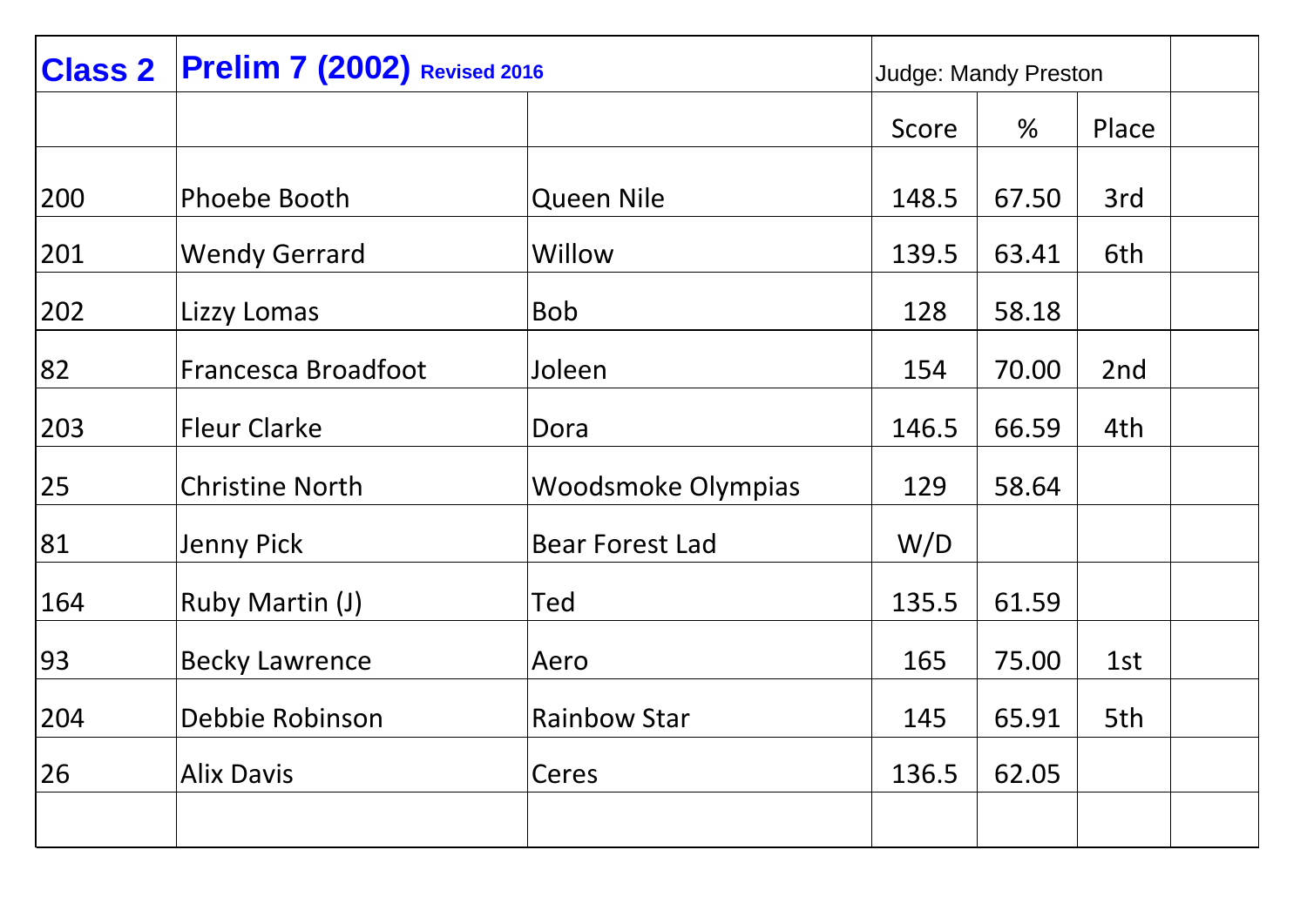| <b>Class 3</b> | <b>Prelim 18 (2002)</b> revised 2016 |                     | <b>Judge: Mandy Preston</b> |       |       |
|----------------|--------------------------------------|---------------------|-----------------------------|-------|-------|
|                |                                      |                     | Score                       | %     | Place |
| 26             | <b>Alix Davis</b>                    | Ceres               | 173.5                       | 66.73 | 3rd   |
| 162            | <b>Sally Wainwright</b>              | <b>Kielder Rise</b> | 152.5                       | 58.65 | 5th   |
| 122            | Oscar Pickering (J)                  | <b>Brambles</b>     | W/D                         |       |       |
| 124            | <b>Rachael Pickering</b>             | Hazy Lady           | 174                         | 66.62 | 2nd   |
| 93             | <b>Becky Lawrence</b>                | Aero                | 190                         | 73.08 | 1st   |
| 6              | <b>Sarah Manning</b>                 | <b>Bob the Cob</b>  | 156.5                       | 60.19 | 4th   |
|                |                                      |                     |                             |       |       |
|                |                                      |                     |                             |       |       |
|                |                                      |                     |                             |       |       |
|                |                                      |                     |                             |       |       |
|                |                                      |                     |                             |       |       |
|                |                                      |                     |                             |       |       |
|                |                                      |                     |                             |       |       |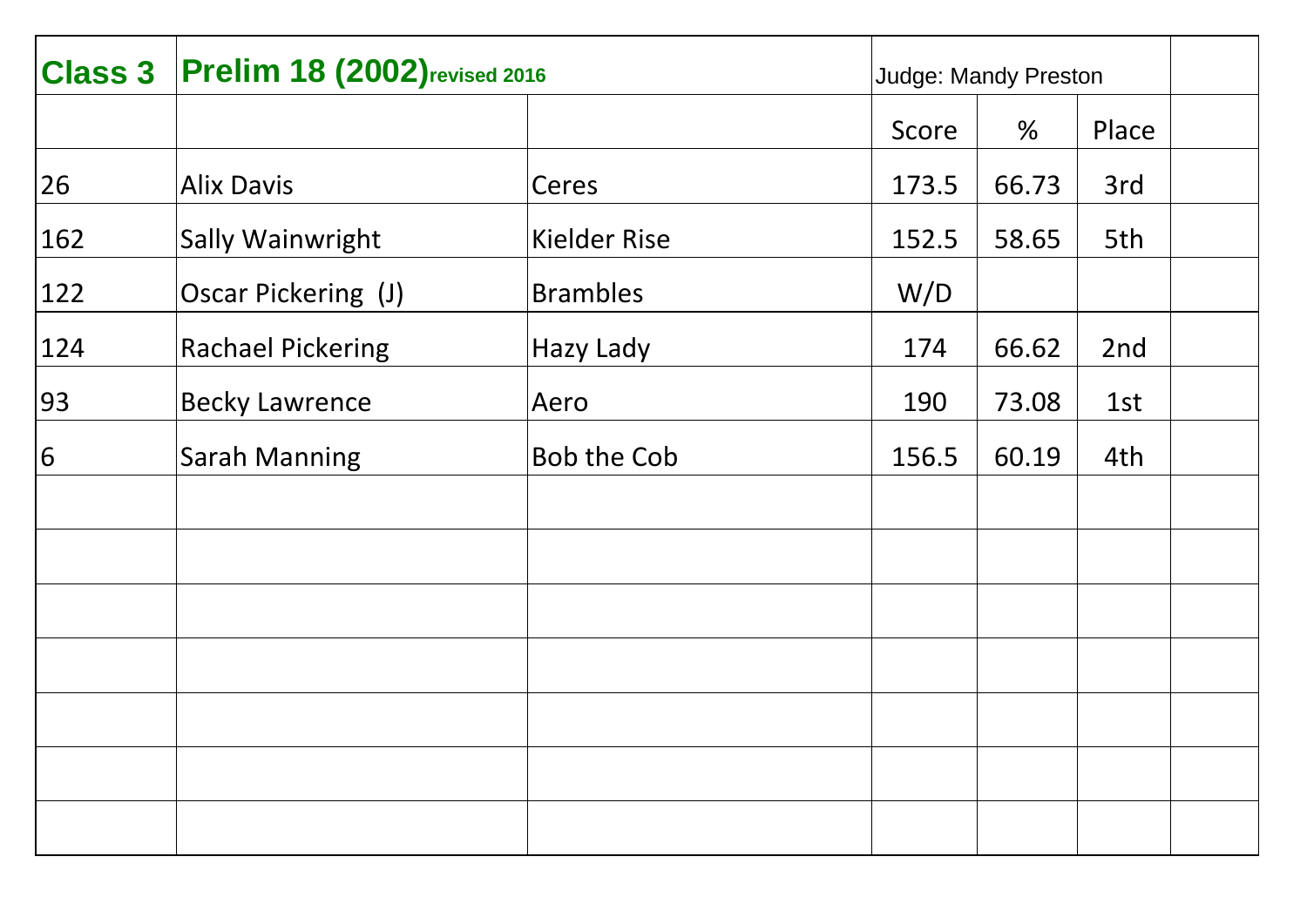| <b>Class 4</b> | <b>Novice 24 (2010)</b> revised 2016                     |                         | Judge: Linda Pearce |       |       |  |
|----------------|----------------------------------------------------------|-------------------------|---------------------|-------|-------|--|
|                |                                                          |                         | Score               | %     | Place |  |
| 205            | David Manning                                            | Zorro                   | 148.0               | 64.35 | 2nd   |  |
| 160            | <b>Charlotte Turlington</b>                              | Maggies Man             | 147                 | 63.91 | 3rd   |  |
| 51             | Jessica Gray                                             | Shady                   | 150                 | 65.22 | 1st   |  |
|                |                                                          |                         |                     |       |       |  |
|                | <b>Class 5 - Novice 28 (2008)</b><br>Judge: Linda Pearce |                         |                     |       |       |  |
|                |                                                          |                         |                     |       |       |  |
|                |                                                          |                         | Score               | $\%$  | Place |  |
| 18             | <b>Alison Campbell</b>                                   | <b>Miss Romany Rose</b> | 153(51)             | 63.75 | 4th   |  |
| 51             | Jessica Gray                                             | Shady                   | 153(52)             | 63.75 | 3rd   |  |
| 160            | <b>Charlotte Turlington</b>                              | Maggies Man             | 144                 | 60.00 |       |  |
| 206            | <b>Grace Campbell</b>                                    | <b>Sweet Sugar Plum</b> | 148.5               | 61.88 | 6th   |  |
| 162            | Sally Wainwright                                         | <b>Kielder Rise</b>     | 155.5               | 64.79 | 2nd   |  |
| 15             | Jo Payne                                                 | Ballyadam Val           | 159                 | 66.25 | 1st   |  |
| 26             | <b>Alix Davis</b>                                        | Sareina (V)             | 149                 | 62.08 | 5th   |  |